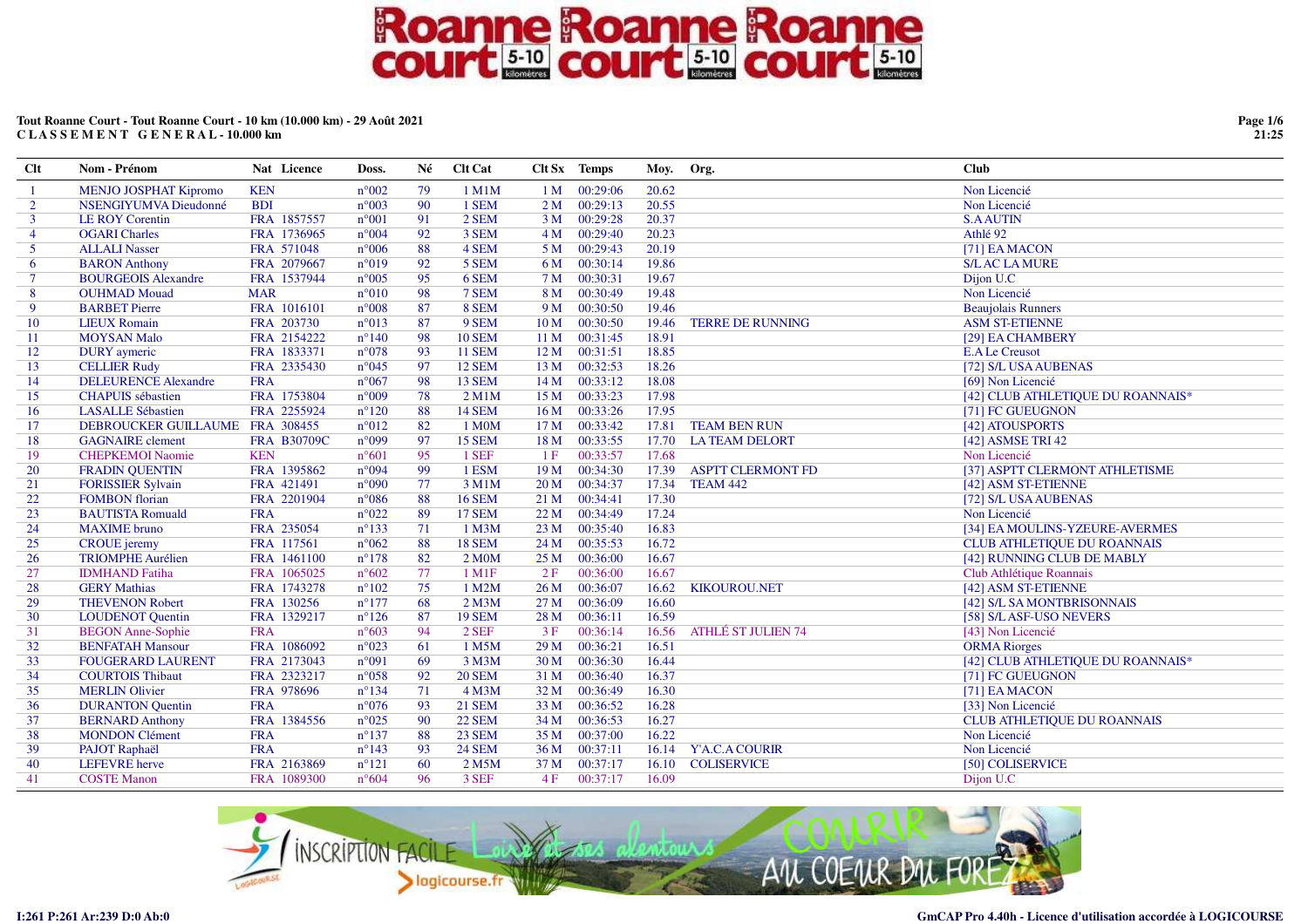### **Tout Roanne Court - Tout Roanne Court - 10 km (10.000 km) - 29 Août 2021C L A S S E M E N T G E N E R A L - 10.000 km**

| <b>Clt</b> | Nom - Prénom                | Nat Licence | Doss.          | Né              | <b>Clt Cat</b>    |                 | Clt Sx Temps | Moy. Org. |                                   | <b>Club</b>                          |
|------------|-----------------------------|-------------|----------------|-----------------|-------------------|-----------------|--------------|-----------|-----------------------------------|--------------------------------------|
| 42         | <b>GINDA Régis</b>          | FRA 2257305 | $n^{\circ}103$ | 74              | 2 M2M             | 38 M            | 00:37:47     | 15.89     |                                   | [71] FC GUEUGNON                     |
| 43         | <b>DOUCET Thomas</b>        | FRA 1888078 | $n^{\circ}070$ | $\overline{01}$ | 2 ESM             | 39 M            | 00:37:52     | 15.85     |                                   | Club Athlétique Roannais             |
| 44         | <b>GEOFFROY Thierry</b>     | FRA 2124126 | $n^{\circ}101$ | 67              | 5 M3M             | 40 M            | 00:37:55     | 15.83     |                                   | E.A Macon                            |
| 45         | <b>CARTAL Jerome</b>        | <b>FRA</b>  | $n^{\circ}042$ | 80              | $4$ M $1$ M       | 41 M            | 00:37:58     | 15.81     | <b>UACB</b>                       | [71] Non Licencié                    |
| 46         | <b>CHANELIERE</b> didier    | FRA 1191354 | $n^{\circ}047$ | 69              | 6 M3M             | 42 M            | 00:38:09     | 15.73     |                                   | [42] CLUB ATHLETIQUE DU ROANNAIS*    |
| 47         | <b>SPITALERI</b> patrick    | <b>FRA</b>  | $n^{\circ}176$ | 78              | 5 M1M             | 43 M            | 00:38:09     | 15.73     |                                   | [42] Non Licencié                    |
| 48         | <b>PRUDHOMME Romain</b>     | <b>FRA</b>  | $n^{\circ}153$ | 89              | <b>25 SEM</b>     | 44 M            | 00:38:10     | 15.73     | <b>RUE MICHEL</b>                 | [42] Non Licencié                    |
| 49         | <b>DAZY</b> mathieu         | FRA 2270122 | $n^{\circ}064$ | 97              | <b>26 SEM</b>     | 45 M            | 00:38:11     | 15.72     |                                   | [71] UA CHAROLAIS BRIONNAIS          |
| 50         | <b>COPET Jérémy</b>         | FRA 1739370 | $n^{\circ}053$ | 81              | 6 M1M             | 46 M            | 00:38:19     | 15.67     |                                   | Club Athlétique Roannais             |
| 51         | <b>RONDINEAU</b> Jonathan   | <b>FRA</b>  | $n^{\circ}162$ | 81              | 7 M1M             | 47 M            | 00:38:20     | 15.65     |                                   | Non Licencié                         |
| 52         | <b>BOSSOUTROT</b> pierre    | <b>FRA</b>  | $n^{\circ}031$ | 62              | 1 M4M             | 48 M            | 00:38:32     | 15.57     |                                   | [19] Non Licencié                    |
| 53         | <b>RUBERTI Frédéric</b>     | <b>FRA</b>  | $n^{\circ}168$ | 74              | 3 M2M             | 49 M            | 00:38:59     | 15.39     |                                   | Non Licencié                         |
| 54         | <b>RUBERTI MATTEO</b>       | <b>FRA</b>  | $n^{\circ}167$ | 02              | 1 JUM             | 50 M            | 00:39:00     | 15.39     |                                   | [42] Non Licencié                    |
| 55         | <b>ERARD</b> Jacques        | FRA 474881  | $n^{\circ}080$ | 57              | 3 M5M             | 51 M            | 00:39:06     | 15.35     |                                   | [42] CLUB ATHLETIQUE DU ROANNAIS*    |
| 56         | <b>TROMPAT Sebastien</b>    | <b>FRA</b>  | $n^{\circ}179$ | 81              | 8 M1M             | 52 M            | 00:39:12     | 15.31     |                                   | Non Licencié                         |
| 57         | <b>GRANGER Thierry</b>      | <b>FRA</b>  | $n^{\circ}109$ | 75              | 4 M2M             | 53 M            | 00:39:25     | 15.22     |                                   | [43] Non Licencié                    |
| 58         | <b>DUFOUR Rodolphe</b>      | <b>FRA</b>  | $n^{\circ}071$ | 76              | 5 M2M             | 54 M            | 00:39:26     | 15.22     |                                   | Non Licencié                         |
| 59         | <b>BLACHON</b> frederic     | <b>FRA</b>  | $n^{\circ}028$ | 75              | 6 M2M             | 55 M            | 00:39:28     | 15.20     | PETITE TRAVERSEE POUR MAE         | [42] Non Licencié                    |
| 60         | <b>ATTIA ABDELSSALEM</b>    | <b>FRA</b>  | $n^{\circ}017$ | 73              | 7 M2M             | 56 M            | 00:39:46     | 15.09     |                                   | [42] Non Licencié                    |
| 61         | <b>JEUNE Pascal</b>         | FRA 1475577 | $n^{\circ}114$ | 69              | 7 M3M             | 57 M            | 00:39:48     | 15.08     |                                   | <b>CLUB ATHLETIQUE DU ROANNAIS</b>   |
| 62         | <b>CHAPARD</b> Frédéric     | <b>FRA</b>  | $n^{\circ}048$ | 86              | 3 M0M             | 58 M            | 00:39:54     | 15.04     |                                   | [42] Non Licencié                    |
| 63         | <b>LOI</b> Dany             | <b>FRA</b>  | $n^{\circ}124$ | 85              | 4 M0M             | 59 M            | 00:39:57     | 15.02     |                                   | [42] Non Licencié                    |
| 64         | <b>CHAMPALLE</b> thierry    | FRA 301704  | $n^{\circ}046$ | 66              | 2 M4M             | 60 <sub>M</sub> | 00:40:04     | 14.98     | <b>MASTER</b>                     | [42] CLUB ATHLETIQUE DU ROANNAIS*    |
| 65         | <b>SCHIEX GUERRIC</b>       | FRA 2093951 | $n^{\circ}172$ | 68              | 8 M3M             | 61 M            | 00:40:16     | 14.91     |                                   | [43] ATHLETIC CLUB SECTEUR MONISTROL |
| -66        | <b>ROCHE Jules</b>          | <b>FRA</b>  | $n^{\circ}161$ | 00              | 3 ESM             | 62 M            | 00:40:16     | 14.90     |                                   | [42] Non Licencié                    |
| -67        | <b>VILLAR Hélia</b>         | FRA 2161721 | $n^{\circ}666$ | 92              | 4 SEF             | 5F              | 00:40:25     | 14.85     |                                   | [58] S/L ASF-USO NEVERS              |
| 68         | <b>SOTTON Julien</b>        | <b>FRA</b>  | $n^{\circ}175$ | 88              | <b>27 SEM</b>     | 63 M            | 00:40:46     | 14.72     |                                   | [42] Non Licencié                    |
| 69         | <b>HAVARD DUCLOS ANNE</b>   | FRA 1209476 | $n^{\circ}639$ | 72              | 1 M <sub>2F</sub> | 6 F             | 00:41:16     | 14.54     |                                   | [34] EA MOULINS-YZEURE-AVERMES       |
| 70         | <b>MONDON Eric</b>          | FRA 209050  | $n^{\circ}138$ | 63              | 3 M4M             | 64 M            | 00:41:16     | 14.54     |                                   | [73] FAC ANDREZIEUX                  |
| 71         | <b>FULLY Bruno</b>          | <b>FRA</b>  | $n^{\circ}095$ | 71              | 9 M3M             | 65 M            | 00:41:23     | 14.50     | <b>CALG GUEUGNON</b>              | [71] Non Licencié                    |
| 72         | <b>MASSE Emmanuel</b>       | <b>FRA</b>  | $n^{\circ}132$ | 78              | 9 M1M             | 66 M            | 00:41:30     | 14.46     |                                   | [42] Non Licencié                    |
| 73         | <b>GACHET</b> Jean-Philippe | <b>FRA</b>  | $n^{\circ}097$ | 69              | 10 M3M            | 67 M            | 00:41:31     | 14.46     | ATHLETIQUE CLUB SECTEUR MONISTROL | [43] Non Licencié                    |
| 74         | <b>BASILE Alberto</b>       | FRA 1216244 | $n^{\circ}020$ | 79              | 10 M1M            | 68 M            | 00:41:46     | 14.37     |                                   | [42] CLUB ATHLETIQUE DU ROANNAIS*    |
| 75         | <b>BUSSET</b> elodie        | <b>FRA</b>  | $n^{\circ}615$ | 81              | $2$ M1F           | 7F              | 00:42:02     | 14.28     | <b>LA RIVATIÈRE</b>               | [42] Non Licencié                    |
| 76         | <b>MOREAU</b> Jean philippe | <b>FRA</b>  | $n^{\circ}139$ | 70              | 11 M3M            | 69 M            | 00:42:04     | 14.27     |                                   | [71] Non Licencié                    |
| 77         | <b>DUMONT Willy</b>         | <b>FRA</b>  | $n^{\circ}072$ | 03              | $2$ JUM           | 70 M            | 00:42:18     | 14.19     |                                   | [42] Non Licencié                    |
| 78         | <b>SANCHEZ Mathias</b>      | <b>FRA</b>  | $n^{\circ}171$ | 72              | 8 M2M             | 71 M            | 00:42:20     | 14.18     |                                   | [42] Non Licencié                    |
| 79         | <b>CRETIN Clothilde</b>     | <b>FRA</b>  | $n^{\circ}620$ | 98              | 5 SEF             | 8F              | 00:42:22     | 14.17     |                                   | [42] Non Licencié                    |
| 80         | <b>DURAND Olivier</b>       | FRA 1558304 | $n^{\circ}075$ | 73              | 9 M2M             | 72 M            | 00:42:27     | 14.14     |                                   | <b>AS CALUIRE ET CUIRE</b>           |
| 81         | <b>ROULENDES THIBAUT</b>    | <b>FRA</b>  | $n^{\circ}166$ | 05              | 1 CAM             | 73 M            | 00:42:30     | 14.12     |                                   | [42] Non Licencié                    |
| 82         | <b>LEMOINE</b> François     | <b>FRA</b>  | $n^{\circ}187$ | 72              | 10 M2M            | 74 M            | 00:42:30     | 14.12     |                                   | [69] Non Licencié                    |



**Page 2/621:25**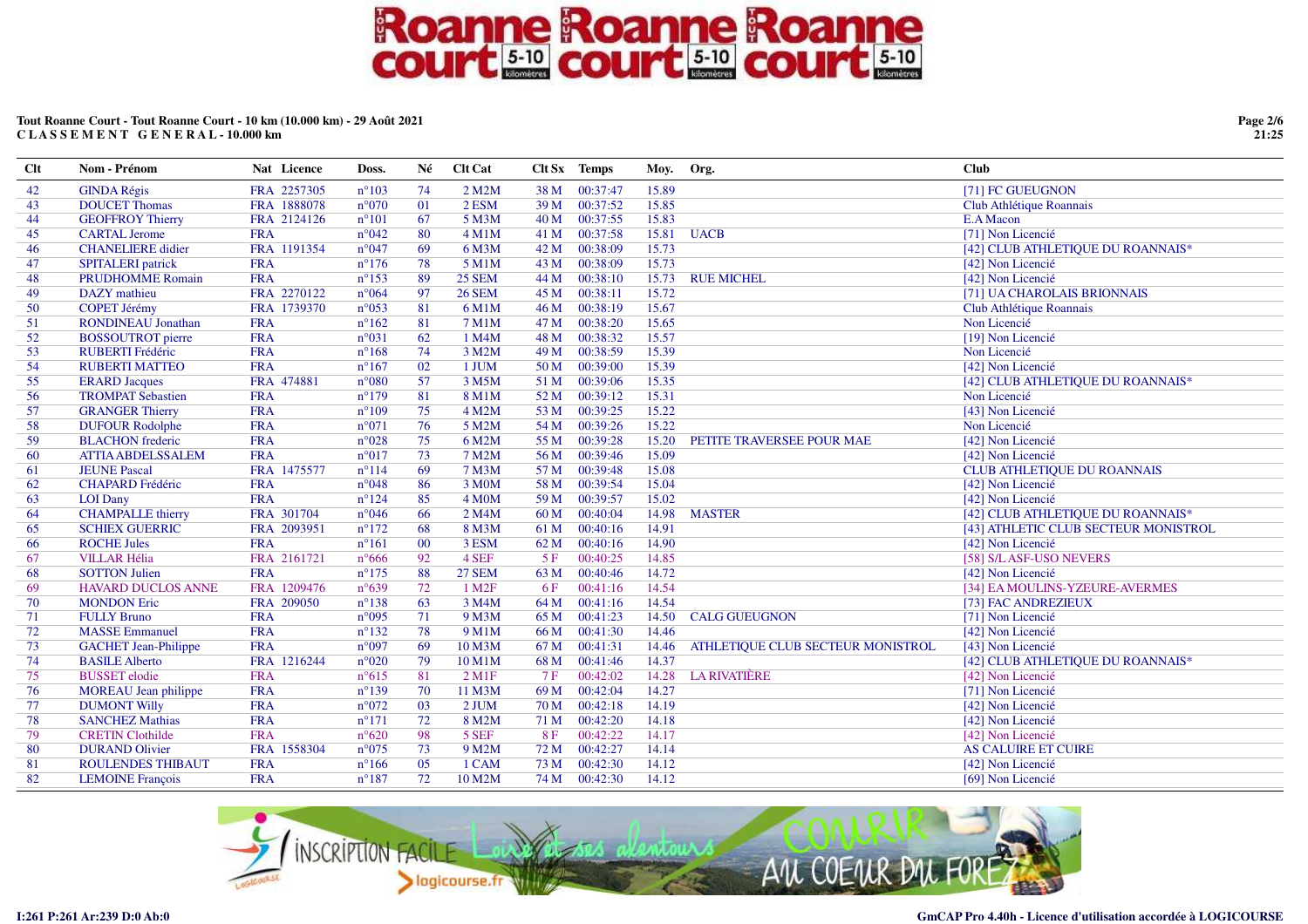### **Tout Roanne Court - Tout Roanne Court - 10 km (10.000 km) - 29 Août 2021C L A S S E M E N T G E N E R A L - 10.000 km**

| <b>Clt</b> | Nom - Prénom                       | Nat Licence        | Doss.           | Né     | <b>Clt Cat</b>       |                  | Clt Sx Temps | Moy. Org. |                                    | <b>Club</b>                          |
|------------|------------------------------------|--------------------|-----------------|--------|----------------------|------------------|--------------|-----------|------------------------------------|--------------------------------------|
| 83         | <b>BESVILLE Julien</b>             | <b>FRA B48425</b>  | $n^{\circ}026$  | 82     | 5 M0M                | 75 M             | 00:42:34     | 14.10     |                                    | <b>Roanne Triathlon</b>              |
| 84         | <b>ROULENDES RICHARD</b>           | <b>FRA</b>         | $n^{\circ}164$  | 67     | 12 M3M               | 76 M             | 00:42:34     | 14.10     |                                    | [75] Non Licencié                    |
| 85         | <b>VALLET</b> sebastien            | FRA 2243121        | $n^{\circ}180$  | 72     | 11 M2M               | 77 M             | 00:42:38     | 14.08     |                                    | [71] EA MACON                        |
| 86         | <b>FALCON Vivien</b>               | <b>FRA</b>         | $n^{\circ}082$  | 83     | 6 M0M                | 78 M             | 00:42:47     | 14.03     | <b>CLUB ATHLÉTIQUE DU ROANNAIS</b> | Non Licencié                         |
| 87         | <b>SALACROUF LAURENT Franç FRA</b> |                    | $n^{\circ}189$  | 62     | 4 M4M                | 79 M             | 00:42:48     | 14.02     |                                    | Non Licencié                         |
| 88         | <b>BRUNET Hugo</b>                 | FRA 2261449        | $n^{\circ}039$  | 86     | <b>7 MOM</b>         | 80 M             | 00:42:48     | 14.02     | <b>RABBITS</b>                     | [69] AS CALUIRE ET CUIRE             |
| 89         | <b>FURNON Dominique</b>            | FRA 770261         | n°096           | 60     | 4 M5M                | 81 M             | 00:42:53     | 13.99     | <b>AMAR-RENAISON</b>               | [42] S/L AL RENAISON                 |
| 90         | <b>BOURRICANT Nicolas</b>          | <b>FRA</b>         | $n^{\circ}033$  | 79     | 11 M1M               | 82 M             | 00:42:53     | 13.99     |                                    | [42] Non Licencié                    |
| 91         | <b>BAROU BASTIEN</b>               | <b>FRA</b>         | $n^{\circ}036$  | 96     | <b>28 SEM</b>        | 83 M             | 00:42:55     | 13.98     |                                    | Non Licencié                         |
| 92         | <b>LESNARD</b> Stéphane            | <b>FRA</b>         | $n^{\circ}123$  | 81     | 12 M1M               | 84 M             | 00:43:04     | 13.93     |                                    | Non Licencié                         |
| 93         | <b>ADAM</b> Alexandre              | <b>FRA B26072C</b> | $n^{\circ}014$  | 87     | <b>29 SEM</b>        | 85 M             | 00:43:13     | 13.89     |                                    | [74] Les Alligators Annecy triathlon |
| 94         | <b>MARTIN Sylvain</b>              | FRA 1880955        | $n^{\circ}131$  | 75     | 12 M2M               | 86 M             | 00:43:17     | 13.87     |                                    | Club Athlétique Roannais             |
| 95         | <b>PERRAUD Victor</b>              | <b>FRA</b>         | $n^{\circ}148$  | 02     | 3 JUM                | 87 <sub>M</sub>  | 00:43:29     | 13.80     |                                    | [42] Non Licencié                    |
| 96         | <b>FOUILLAT Sylvain</b>            | <b>FRA</b>         | $n^{\circ}092$  | 93     | <b>30 SEM</b>        | 88 M             | 00:43:31     | 13.79     |                                    | [42] Non Licencié                    |
| 97         | <b>ROYON</b> Nadia                 | <b>FRA</b>         | $n^{\circ}662$  | 84     | 1 M <sub>OF</sub>    | 9F               | 00:43:32     | 13.79     |                                    | Non Licencié                         |
| 98         | <b>SAGNAL</b> ludovic              | <b>FRA</b>         | $n^{\circ}169$  | 82     | <b>8 MOM</b>         | 89 M             | 00:43:34     | 13.78     |                                    | [42] Non Licencié                    |
| -99        | <b>FOUILLAT</b> harmony            | <b>FRA</b>         | $n^{\circ}631$  | 85     | 2 M0F                | 10F              | 00:43:34     | 13.78     |                                    | [42] Non Licencié                    |
| 100        | <b>EXBRAYAT JEAN-LOUIS</b>         | FRA 1442721        | $n^{\circ}081$  | 67     | 13 M3M               | 90 M             | 00:43:36     | 13.76     | <b>FAC ATHLE</b>                   | [42] FAC ANDREZIEUX                  |
| 101        | <b>ARDEBOL Ludivine</b>            | <b>FRA</b>         | $n^{\circ}605$  | 78     | 3 M1F                | 11F              | 00:43:43     | 13.73     | <b>CSADN COURSE A PIED</b>         | [42] Non Licencié                    |
| 102        | <b>CHARLOT</b> eric                | <b>FRA</b>         | $n^{\circ}050$  | 65     | 5 M4M                | 91 M             | 00:43:58     | 13.65     |                                    | [71] Non Licencié                    |
| 103        | <b>LIEVRE</b> Sandrine             | <b>FRA</b>         | $n^{\circ}645$  | 73     | $2$ M <sub>2</sub> F | 12F              | 00:44:01     | 13.63     | LES COLLINES D'IGUERANDE           | [71] Non Licencié                    |
| 104        | <b>VIGNON François-Régis</b>       | FRA 1292443        | $n^{\circ}182$  | 69     | 14 M3M               | 92 M             | 00:44:13     | 13.57     |                                    | <b>CLUB ATHLETIQUE DU ROANNAIS</b>   |
| 105        | <b>GORD</b> raphael                | <b>FRA</b>         | $n^{\circ}104$  | 75     | 13 M2M               | 93 M             | 00:44:21     | 13.53     |                                    | [42] Non Licencié                    |
| 106        | <b>BROSSAT Yohann</b>              | <b>FRA</b>         | $n^{\circ}037$  | 91     | <b>31 SEM</b>        | 94 M             | 00:44:26     | 13.51     | <b>ORMA</b>                        | [42] Non Licencié                    |
| 107        | <b>LEPIANKO</b> Johan              | FRA 2077679        | $n^{\circ}122$  | 77     | 13 M1M               | 95 M             | 00:44:30     | 13.48     |                                    | FC GUEUGNON                          |
| 108        | <b>RIVES Gilles</b>                | FRA 1475448        | $n^{\circ}160$  | 63     | 6 M4M                | 96 M             | 00:44:32     | 13.47     |                                    | CLUB ATHLETIQUE DU ROANNAIS          |
| 109        | <b>FOUILLET Patrice</b>            | FRA 1676932        | n°093           | 71     | 15 M3M               | 97 M             | 00:44:33     | 13.47     |                                    | <b>CLUB ATHLETIQUE DU ROANNAIS*</b>  |
| 110        | <b>JACQUET Jérôme</b>              | <b>FRA</b>         | $n^{\circ}112$  | 74     | 14 M2M               | 98 M             | 00:44:35     | 13.46     | <b>RF42/APPART FITNESS</b>         | [42] Non Licencié                    |
| 111        | <b>CHERGUI Hassane</b>             | <b>FRA</b>         | $n^{\circ}051$  | 72     | 15 M2M               | 99 M             | 00:44:46     | 13.41     |                                    | Non Licencié                         |
| 112        | <b>DELAYE</b> Stanislas            | FRA 2020185        | $n^{\circ}066$  | 95     | 32 SEM               | 100 M            | 00:44:59     | 13.34     |                                    | CLUB ATHLETIQUE DU ROANNAIS          |
| 113        | <b>MILLET Romain</b>               | FRA 2205873        | $n^{\circ}$ 135 | 81     | 14 M1M               | 101 M            | 00:45:01     | 13.33     |                                    | Club Athlétique Roannais             |
| 114        | <b>PAPILLON</b> mikael             | <b>FRA</b>         | $n^{\circ}144$  | 93     | <b>33 SEM</b>        | 102 M            | 00:45:15     | 13.26     |                                    | [42] Non Licencié                    |
| 115        | <b>REJEAUNIER Arthur</b>           | <b>FRA</b>         | $n^{\circ}157$  | $00\,$ | 4 ESM                | 103 M            | 00:45:21     | 13.23     |                                    | Non Licencié                         |
| 116        | <b>CREVOISIER</b> anne-sophie      | <b>FRA</b>         | $n^{\circ}621$  | 98     | 6 SEF                | 13 F             | 00:45:22     | 13.23     |                                    | [69] Non Licencié                    |
| 117        | <b>MIOLLAN</b> Frédéric            | <b>FRA</b>         | $n^{\circ}136$  | 79     | 15 M1M               | 104 M            | 00:45:29     | 13.19     |                                    | [42] Non Licencié                    |
| 118        | <b>POUILLOUX Pierre</b>            | <b>FRA</b>         | $n^{\circ}150$  | 01     | 5 ESM                | 105 <sub>M</sub> | 00:45:43     | 13.13     |                                    | Non Licencié                         |
| 119        | <b>JAULT</b> Dominique             | <b>FRA</b>         | $n^{\circ}113$  | 57     | 5 M5M                | 106 <sub>M</sub> | 00:45:51     | 13.09     | <b>AMAR RENAISON</b>               | [42] Non Licencié                    |
| 120        | PRAS Jean Luc                      | FRA 2068991        | $n^{\circ}151$  | 57     | 6 M5M                | 107 M            | 00:45:52     | 13.08     |                                    | CLUB ATHLETIQUE DU ROANNAIS          |
| 121        | <b>MAILLARD Stéphane</b>           | FRA 2242968        | $n^{\circ}129$  | 74     | 16 M2M               | 108 M            | 00:45:59     | 13.05     | <b>RABBITS</b>                     | [42] AS CALUIRE ET CUIRE             |
| 122        | <b>DELUBAC Vincent</b>             | <b>FRA</b>         | $n^{\circ}068$  | 78     | 16 M1M               | 109 M            | 00:46:02     | 13.03     |                                    | [42] Non Licencié                    |
| 123        | <b>GARAUDEL Claire</b>             | FRA 1828772        | $n^{\circ}633$  | $00\,$ | 1 ESF                | 14F              | 00:46:08     | 13.01     |                                    | [42] S/L ATHLETIC CLUB NEOCASTRIEN   |



**Page 3/621:25**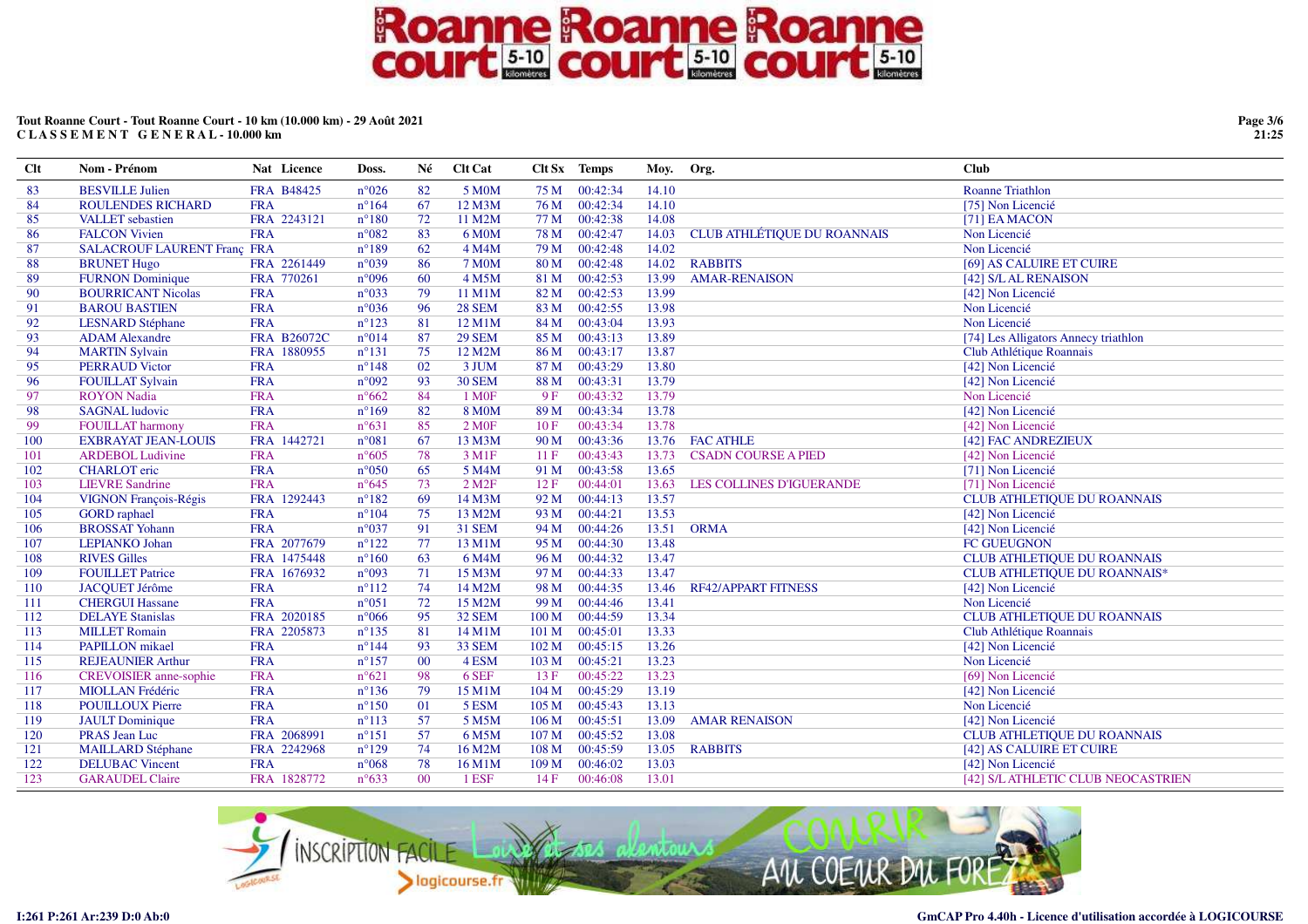### **Tout Roanne Court - Tout Roanne Court - 10 km (10.000 km) - 29 Août 2021C L A S S E M E N T G E N E R A L - 10.000 km**

| <b>Clt</b> | Nom - Prénom                           | Nat Licence | Doss.          | Né  | <b>Clt Cat</b>     |                  | Clt Sx Temps | Moy.  | Org.                      | <b>Club</b>                        |
|------------|----------------------------------------|-------------|----------------|-----|--------------------|------------------|--------------|-------|---------------------------|------------------------------------|
| 124        | <b>AMBROISE Clément</b>                | <b>FRA</b>  | $n^{\circ}015$ | 00  | 6ESM               | 110 <sub>M</sub> | 00:46:09     | 13.00 |                           | [32] Non Licencié                  |
| 125        | <b>DIGAT</b> david                     | <b>FRA</b>  | $n^{\circ}069$ | 74  | 17 M2M             | 111M             | 00:46:14     | 12.98 |                           | [42] Non Licencié                  |
| 126        | <b>FRANC</b> laure                     | <b>FRA</b>  | $n^{\circ}632$ | 80  | $4 \,\mathrm{M1F}$ | 15F              | 00:46:30     | 12.90 |                           | [42] RUNNING CLUB DE MABLY         |
| 127        | <b>VERMOREL Gaëtan</b>                 | <b>FRA</b>  | $n^{\circ}181$ | 90  | <b>34 SEM</b>      | 112M             | 00:46:53     | 12.80 |                           | Non Licencié                       |
| 128        | <b>SIMOND Delphine</b>                 | <b>FRA</b>  | $n^{\circ}663$ | 76  | 3 M <sub>2F</sub>  | 16F              | 00:47:13     | 12.71 |                           | [42] Non Licencié                  |
| 129        | DI GIUSTO CHIAVERINA Stépl FRA 2143610 |             | $n^{\circ}624$ | 76  | 4 M <sub>2F</sub>  | 17F              | 00:47:13     | 12.71 |                           | Club Athlétique Roannais           |
| 130        | <b>BEYNEL Fabrice</b>                  | <b>FRA</b>  | $n^{\circ}027$ | 70  | 16 M3M             | 113 M            | 00:47:21     | 12.67 |                           | [42] Non Licencié                  |
| 131        | <b>GUILLOT ANAIS</b>                   | <b>FRA</b>  | $n^{\circ}637$ | 90  | 7 SEF              | 18F              | 00:47:33     | 12.62 |                           | [42] Non Licencié                  |
| 132        | <b>DURIER Julien</b>                   | <b>FRA</b>  | $n^{\circ}077$ | 82  | 9 M <sub>0</sub> M | 114M             | 00:47:43     | 12.58 |                           | [42] Non Licencié                  |
| 133        | <b>BENUCCI</b> Corine                  | <b>FRA</b>  | $n^{\circ}609$ | 71  | $1$ M3F            | 19F              | 00:47:43     | 12.58 |                           | [42] Non Licencié                  |
| 134        | <b>JONARD</b> Quentin                  | <b>FRA</b>  | $n^{\circ}115$ | 85  | <b>10 MOM</b>      | 115M             | 00:47:53     | 12.53 |                           | [42] Non Licencié                  |
| 135        | <b>CHEVRETON</b> sylvain               | <b>FRA</b>  | $n^{\circ}052$ | 83  | 11 M0M             | 116M             | 00:47:55     | 12.52 |                           | Non Licencié                       |
| 136        | <b>NIQUE Alain</b>                     | <b>FRA</b>  | $n^{\circ}186$ | 66  | 7 M4M              | 117 M            | 00:48:07     | 12.47 |                           | [42] CSADS Section course à pied   |
| 137        | <b>GACON Michel</b>                    | <b>FRA</b>  | n°098          | 63  | 8 M4M              | 118 <sub>M</sub> | 00:48:07     | 12.47 |                           | Non Licencié                       |
| 138        | ROSSIGNOL GAREL joanna                 | <b>FRA</b>  | $n^{\circ}658$ | 80  | 5 M1F              | 20F              | 00:48:11     | 12.46 |                           | [42] Non Licencié                  |
| 139        | <b>BRUN</b> Thierry                    | <b>FRA</b>  | $n^{\circ}038$ | 66  | 9 M4M              | 119M             | 00:48:13     | 12.45 |                           | [42] Non Licencié                  |
| 140        | <b>FOUGERARD Fanny</b>                 | FRA 2108708 | $n^{\circ}630$ | 75  | 5 M <sub>2F</sub>  | 21 F             | 00:48:18     | 12.42 |                           | [42] CLUB ATHLETIQUE DU ROANNAIS*  |
| 141        | <b>FOREST Marc</b>                     | FRA 1289709 | $n^{\circ}089$ | 55  | 1 M6M              | 120 M            | 00:48:21     | 12.41 |                           | <b>CLUB ATHLETIQUE DU ROANNAIS</b> |
| 142        | <b>COUSIN Mickaël</b>                  | <b>FRA</b>  | n°059          | 79  | 17 M1M             | 121 M            | 00:48:24     | 12.40 |                           | [42] Non Licencié                  |
| 143        | ROTIVAL MARINOT Stéphanie FRA          |             | $n^{\circ}659$ | 85  | 3 M <sub>OF</sub>  | 22 F             | 00:48:26     | 12.39 | <b>LATEAM DELORT</b>      | [42] Non Licencié                  |
| 144        | <b>LARUE</b> guillaume                 | <b>FRA</b>  | $n^{\circ}119$ | 79  | 18 M1M             | 122 M            | 00:48:26     | 12.39 |                           | [42] Non Licencié                  |
| 145        | <b>PRETIN Valentin</b>                 | <b>FRA</b>  | $n^{\circ}152$ | 91  | <b>35 SEM</b>      | 123 M            | 00:48:27     | 12.38 |                           | [42] Non Licencié                  |
| 146        | <b>MATHELIN Deborah</b>                | FRA 2168539 | $n^{\circ}647$ | 86  | 4 M0F              | 23F              | 00:48:30     | 12.37 |                           | [42] RUNNING CLUB DE MABLY         |
| 147        | <b>BOVERI PEURIERE Salomé</b>          | <b>FRA</b>  | $n^{\circ}614$ | 85  | 5 M <sub>OF</sub>  | 24 F             | 00:48:39     | 12.34 |                           | [42] Non Licencié                  |
| 148        | <b>GUILLOT</b> Jordan                  | <b>FRA</b>  | $n^{\circ}110$ | 90  | <b>36 SEM</b>      | 124 M            | 00:48:42     | 12.32 |                           | Non Licencié                       |
| 149        | <b>ROULENDES Emma</b>                  | <b>FRA</b>  | $n^{\circ}660$ | 03  | 1 JUF              | 25 F             | 00:48:48     | 12.30 |                           | [75] Non Licencié                  |
| 150        | <b>MONTET</b> Evelyne                  | <b>FRA</b>  | $n^{\circ}649$ | 67  | $2$ M3F            | 26F              | 00:48:48     | 12.30 |                           | Non Licencié                       |
| 151        | <b>BRETET Guillaume</b>                | <b>FRA</b>  | $n^{\circ}035$ | 80  | 19 M1M             | 125 M            | 00:48:54     | 12.27 |                           | [42] Non Licencié                  |
| 152        | <b>CORTEY</b> guilaume                 | <b>FRA</b>  | $n^{\circ}054$ | 76  | 18 M2M             | 126 M            | 00:49:02     | 12.24 |                           | [42] Non Licencié                  |
| 153        | <b>CUCHERAT Guillaume</b>              | <b>FRA</b>  | $n^{\circ}063$ | 81  | 20 M1M             | 127 M            | 00:49:04     | 12.23 |                           | [69] Non Licencié                  |
| 154        | <b>CASTELLA Guillaume</b>              | <b>FRA</b>  | n°043          | 74  | 19 M2M             | 128 M            | 00:49:08     | 12.21 |                           | Non Licencié                       |
| 155        | <b>BOUGIE</b> jean michel              | <b>FRA</b>  | $n^{\circ}032$ | 58  | 7 M5M              | 129 M            | 00:49:12     | 12.20 |                           | [42] Non Licencié                  |
| 156        | <b>BONIS LAETITIA</b>                  | FRA 1157006 | $n^{\circ}611$ | 80  | 6 M1F              | 27F              | 00:49:12     | 12.20 | <b>RC MABLY</b>           | <b>RC MABLY</b>                    |
| 157        | <b>RIVET Aurélie</b>                   | <b>FRA</b>  | $n^{\circ}654$ | 95  | 8 SEF              | 28F              | 00:49:20     | 12.16 |                           | Non Licencié                       |
| 158        | <b>QUINON Pascale</b>                  | FRA 2163928 | $n^{\circ}653$ | 72  | 6 M <sub>2F</sub>  | 29F              | 00:49:20     | 12.16 |                           | <b>CLUB ATHLETIQUE DU ROANNAIS</b> |
| 159        | <b>COUDERT</b> maxime                  | <b>FRA</b>  | $n^{\circ}056$ | 96  | 37 SEM             | 130 M            | 00:49:55     | 12.02 |                           | [42] Non Licencié                  |
| 160        | <b>BERGIRON Hervé</b>                  | <b>FRA</b>  | $n^{\circ}024$ | 74  | 20 M2M             | 131 M            | 00:50:01     | 12.00 | LE ZÉ DU PASTAGA GRASSOIS | [61] Non Licencié                  |
| 161        | <b>CACHET</b> Adrien                   | <b>FRA</b>  | $n^{\circ}190$ | -90 | <b>38 SEM</b>      | 132 M            | 00:50:06     | 11.98 |                           | [42] Non Licencié                  |
| 162        | <b>BALANDRAS</b> Gaspard               | <b>FRA</b>  | $n^{\circ}018$ | 05  | 2 CAM              | 133 M            | 00:50:24     | 11.91 |                           | Non Licencié                       |
| 163        | <b>BONIN HENRI</b>                     | <b>FRA</b>  | n°029          | 64  | 10 M4M             | 134 M            | 00:50:38     | 11.85 |                           | [42] Non Licencié                  |
| 164        | <b>RAMM</b> James                      | <b>GBR</b>  | $n^{\circ}156$ | 87  | <b>39 SEM</b>      | 135 M            | 00:50:41     | 11.84 |                           | [42] Non Licencié                  |



**Page 4/621:25**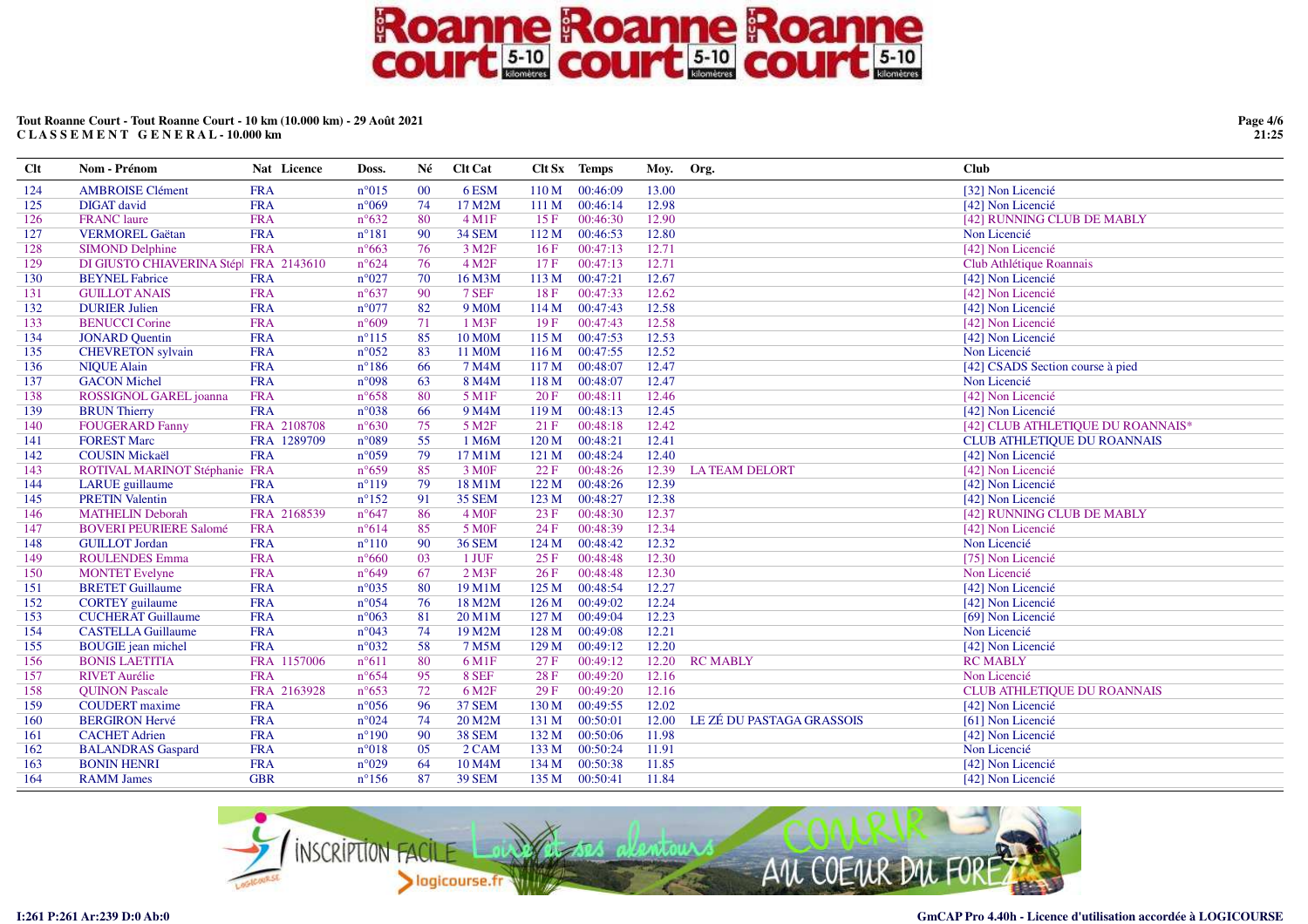### Tout Roanne Court - Tout Roanne Court - 10 km (10.000 km) - 29 Août 2021 CLASSEMENT GENERAL-10.000 km

| $Cl$ t | Nom - Prénom                | Nat Licence | Doss.          | Né | <b>Clt Cat</b>      |       | Clt Sx Temps | Moy.  | Org.                       | <b>Club</b>                        |
|--------|-----------------------------|-------------|----------------|----|---------------------|-------|--------------|-------|----------------------------|------------------------------------|
| 165    | <b>GOUFRIER</b> bertrand    | <b>FRA</b>  | $n^{\circ}106$ | 71 | 17 M3M              | 136 M | 00:50:47     | 11.82 |                            | [42] Non Licencié                  |
| 166    | <b>PUPECKI</b> Stéphane     | <b>FRA</b>  | $n^{\circ}154$ | 83 | 12 M <sub>0</sub> M | 137 M | 00:50:49     | 11.81 |                            | [42] Non Licencié                  |
| 167    | <b>GARDET Patrick</b>       | <b>FRA</b>  | $n^{\circ}100$ | 63 | 11 M4M              | 138 M | 00:50:53     | 11.79 |                            | [42] Non Licencié                  |
| 168    | <b>BAIZET</b> Gééraldine    | FRA 2146071 | $n^{\circ}606$ | 78 | 7 M1F               | 30 F  | 00:50:54     | 11.79 |                            | <b>CLUB ATHLETIQUE DU ROANNAIS</b> |
| 169    | <b>BONNEFOY Emilie</b>      | <b>FRA</b>  | $n^{\circ}612$ | 84 | 6 M <sub>OF</sub>   | 31F   | 00:51:01     | 11.76 |                            | Non Licencié                       |
| 170    | <b>FOMERAND FREDERIC</b>    | <b>FRA</b>  | $n^{\circ}088$ | 82 | 13 M <sub>0</sub> M | 139 M | 00:51:07     | 11.74 |                            | [42] Non Licencié                  |
| 171    | <b>BARNAUD Mathilde</b>     | <b>FRA</b>  | $n^{\circ}607$ | 98 | 9 SEF               | 32 F  | 00:51:12     | 11.72 |                            | [42] Non Licencié                  |
| 172    | <b>FAYE</b> Michel          | <b>FRA</b>  | $n^{\circ}084$ | 74 | 21 M2M              | 140 M | 00:51:37     | 11.63 |                            | [42] Non Licencié                  |
| 173    | <b>LYONNET</b> killian      | <b>FRA</b>  | $n^{\circ}127$ | 02 | 4 JUM               | 141 M | 00:51:37     | 11.63 |                            | [42] Non Licencié                  |
| 174    | <b>SAISON Ludovic</b>       | <b>FRA</b>  | $n^{\circ}170$ | 73 | 22 M2M              | 142 M | 00:51:41     | 11.61 |                            | [42] Non Licencié                  |
| 175    | ROUQUETTE Héloïse           | FRA 2003088 | $n^{\circ}661$ | 87 | <b>10 SEF</b>       | 33F   | 00:51:58     | 11.55 |                            | [86] AS CALUIRE ET CUIRE           |
| 176    | <b>LANDFRIED Tom</b>        | <b>FRA</b>  | $n^{\circ}117$ | 01 | 7 ESM               | 143 M | 00:52:02     | 11.53 |                            | [42] Non Licencié                  |
| 177    | <b>LAPALUS</b> Gaétan       | <b>FRA</b>  | $n^{\circ}118$ | 91 | 40 SEM              | 144 M | 00:52:16     | 11.48 |                            | [42] Non Licencié                  |
| 178    | <b>ARCHINARD Jason</b>      | <b>FRA</b>  | $n^{\circ}016$ | 89 | 41 SEM              | 145 M | 00:52:17     | 11.48 |                            | [17] Non Licencié                  |
| 179    | <b>COUNATHE Kevin</b>       | <b>FRA</b>  | $n^{\circ}057$ | 91 | 42 SEM              | 146 M | 00:52:29     | 11.43 |                            | Non Licencié                       |
| 180    | <b>LOQUINEAU Christian</b>  | FRA 2279752 | $n^{\circ}125$ | 66 | 12 M4M              | 147 M | 00:53:00     | 11.32 |                            | <b>CLUB ATHLETIQUE U ROANNAIS</b>  |
| 181    | <b>VIZIER Johan</b>         | <b>FRA</b>  | $n^{\circ}183$ | 77 | 21 M1M              | 148 M | 00:53:05     | 11.30 |                            | [42] Non Licencié                  |
| 182    | <b>ZIMMERMANN Priscilla</b> | <b>FRA</b>  | $n^{\circ}669$ | 82 | <b>7 MOF</b>        | 34F   | 00:53:07     | 11.30 |                            | [42] Non Licencié                  |
| 183    | <b>HUGUET Roland</b>        | <b>FRA</b>  | $n^{\circ}111$ | 62 | 13 M4M              | 149 M | 00:53:07     | 11.30 |                            | [42] Non Licencié                  |
| 184    | <b>MOREAU Soisic</b>        | <b>FRA</b>  | $n^{\circ}650$ | 82 | <b>8 MOF</b>        | 35 F  | 00:53:11     | 11.28 |                            | Non Licencié                       |
| 185    | <b>JARRIOT Rachel</b>       | <b>FRA</b>  | $n^{\circ}640$ | 69 | 3 M3F               | 36F   | 00:53:12     | 11.28 |                            | [42] Non Licencié                  |
| 186    | <b>RIZET</b> Jennifer       | FRA 2263015 | $n^{\circ}655$ | 90 | <b>11 SEF</b>       | 37 F  | 00:53:12     | 11.28 |                            | [71] FC GUEUGNON                   |
| 187    | <b>CHEVRETON</b> carole     | <b>FRA</b>  | $n^{\circ}617$ | 85 | 9 M <sub>OF</sub>   | 38F   | 00:53:13     | 11.28 |                            | [42] Non Licencié                  |
| 188    | <b>ROULENDES SEBASTIEN</b>  | <b>FRA</b>  | $n^{\circ}165$ | 71 | 18 M3M              | 150 M | 00:53:15     | 11.27 |                            | [42] Non Licencié                  |
| 189    | <b>HAMYS Nathalie</b>       | <b>FRA</b>  | $n^{\circ}638$ | 74 | 7 M <sub>2</sub> F  | 39F   | 00:53:20     | 11.25 |                            | [42] Non Licencié                  |
| 190    | <b>GOUTORBE Dominique</b>   | <b>FRA</b>  | $n^{\circ}107$ | 74 | 23 M2M              | 151 M | 00:53:52     | 11.14 |                            | [42] Non Licencié                  |
| 191    | <b>DUPIN</b> didier         | <b>FRA</b>  | n°073          | 72 | 24 M2M              | 152M  | 00:53:53     | 11.14 | <b>LA FOULÉE PARIODINE</b> | [42] Non Licencié                  |
| 192    | <b>DURAND</b> Mathieu       | <b>FRA</b>  | $n^{\circ}074$ | 84 | 14 M <sub>0</sub> M | 153 M | 00:53:54     | 11.13 | <b>LA FOULE PARIODINE</b>  | Non Licencié                       |
| 193    | <b>BOUTEILLE Marie</b>      | <b>FRA</b>  | $n^{\circ}613$ | 83 | <b>10 MOF</b>       | 40F   | 00:53:55     | 11.13 |                            | [42] Non Licencié                  |
| 194    | <b>CECCHINATO Julien</b>    | <b>FRA</b>  | $n^{\circ}044$ | 89 | 43 SEM              | 154 M | 00:54:06     | 11.09 |                            | [42] Non Licencié                  |
| 195    | <b>ZGAJNAR Manon</b>        | <b>FRA</b>  | $n^{\circ}668$ | 95 | <b>12 SEF</b>       | 41F   | 00:54:10     | 11.08 |                            | [42] Non Licencié                  |
| 196    | <b>ZGAJNAR</b> georges      | <b>FRA</b>  | $n^{\circ}184$ | 66 | 14 M4M              | 155 M | 00:54:17     | 11.06 |                            | [42] Non Licencié                  |
| 197    | <b>OLIVIER TANGUY</b>       | <b>FRA</b>  | $n^{\circ}142$ | 75 | 25 M2M              | 156 M | 00:54:17     | 11.05 |                            | [42] Non Licencié                  |
| 198    | <b>FOMERAND Bruno</b>       | <b>FRA</b>  | $n^{\circ}087$ | 78 | 22 M1M              | 157 M | 00:54:28     | 11.02 |                            | [71] Non Licencié                  |
| 199    | <b>MARCHAND Olivier</b>     | <b>FRA</b>  | $n^{\circ}130$ | 72 | 26 M2M              | 158 M | 00:54:30     | 11.01 |                            | [42] Non Licencié                  |
| 200    | <b>SEIVE Sylvain</b>        | <b>FRA</b>  | $n^{\circ}174$ | 98 | 44 SEM              | 159 M | 00:54:35     | 10.99 |                            | Non Licencié                       |
| 201    | VACHOT Cécile               | <b>FRA</b>  | $n^{\circ}665$ | 87 | <b>13 SEF</b>       | 42 F  | 00:54:40     | 10.98 |                            | [42] Non Licencié                  |
| 202    | <b>POIRON</b> vincent       | <b>FRA</b>  | $n^{\circ}149$ | 79 | 23 M1M              | 160 M | 00:54:45     | 10.96 |                            | [42] Non Licencié                  |
| 203    | <b>PANIER AGNES</b>         | FRA 2296601 | $n^{\circ}651$ | 73 | 8 M <sub>2F</sub>   | 43 F  | 00:54:47     | 10.95 |                            | [42] EA SAINT-CHAMOND              |
| 204    | <b>DEBLANGEY Sylvain</b>    | <b>FRA</b>  | $n^{\circ}065$ | 71 | 19 M3M              | 161 M | 00:55:03     | 10.90 |                            | Non Licencié                       |
| 205    | <b>DUPAYRAT Stéphanie</b>   | <b>FRA</b>  | $n^{\circ}627$ | 83 | <b>11 MOF</b>       | 44 F  | 00:55:10     | 10.88 |                            | Non Licencié                       |



Page 5/6 21:25